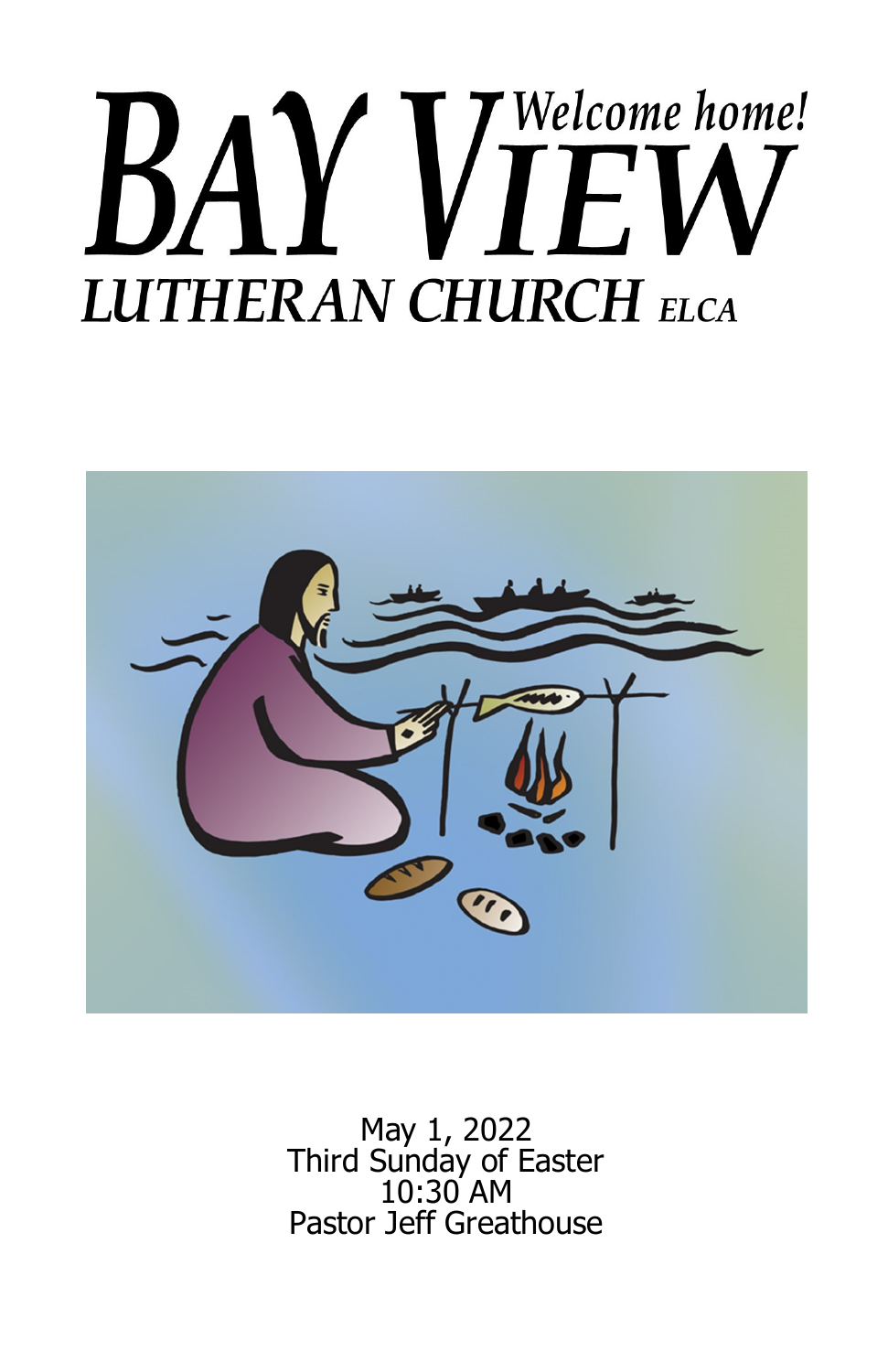## **OPENING PRAISE SONGS**

*We Want to See Jesus Lifted High*

Verse We want to see Jesus lifted high A banner that flies across this land That all men might see the truth and know He is the way to heaven

Chorus 1 We want to see we want to see We want to see Jesus lifted high We want to see we want to see We want to see Jesus lifted high

#### Bridge

Step by step we're moving forward Little by little taking ground Ev'ry prayer a powerful weapon Strongholds come tumbling down And down and down and down

Chorus 2 We're gonna see we're gonna see We're gonna see Jesus lifted high We're gonna see we're gonna see We're gonna see Jesus lifted high

CCLI Song # 1033408 Doug Horley © 1993 Thankyou Music (Admin. by Capitol CMG Publishing) For use solely with the SongSelect® Terms of Use. All rights reserved. www.ccli.com CCLI License # 707096

## *Everyday*

Verse 1 What to say Lord It's You who gave me life And I can't explain Just how much You mean to me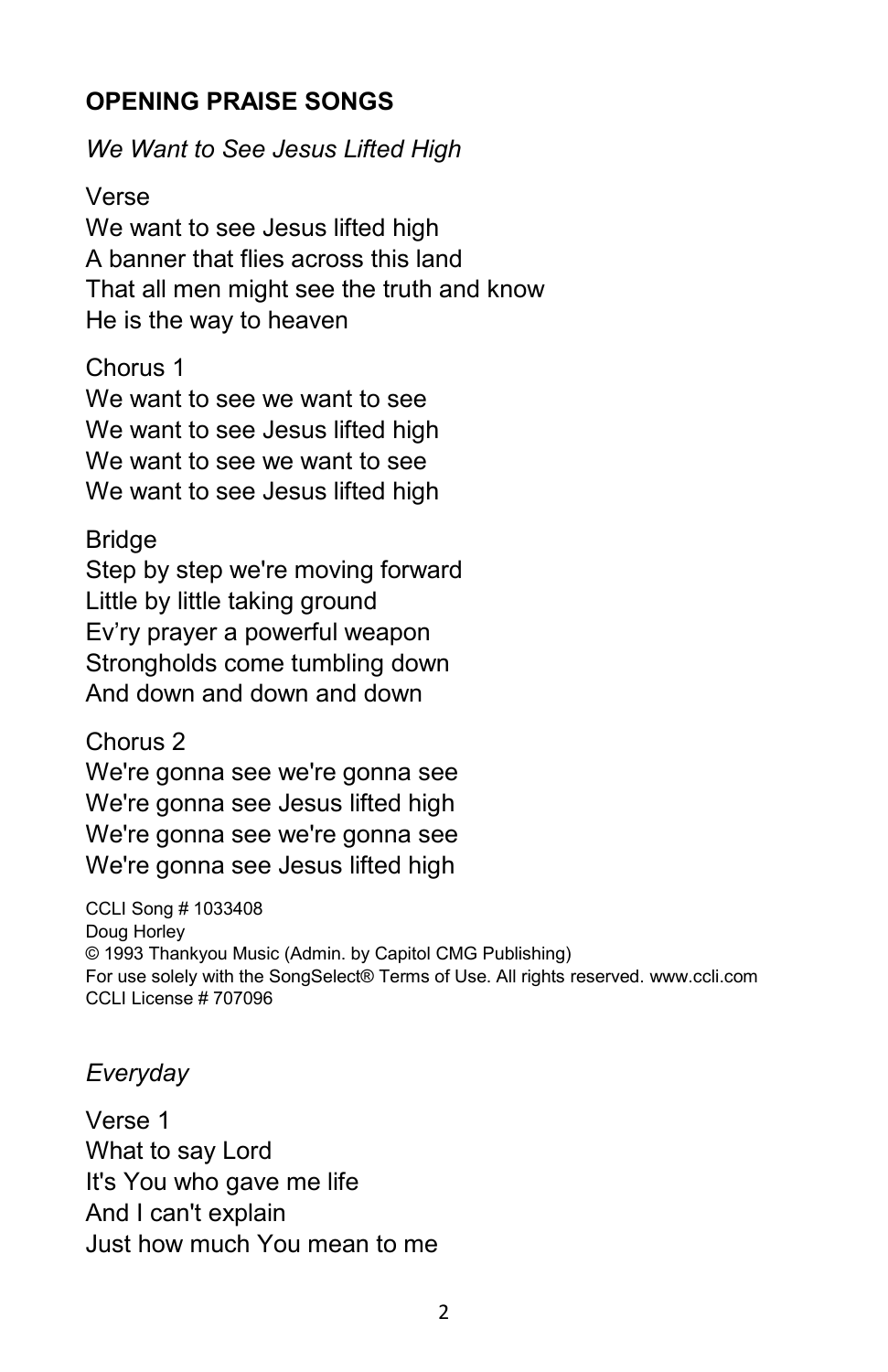Now that You have saved me Lord I give all that I am to You That everyday I can Be a light that shines Your name

Verse 2 Everyday Lord I'll learn to stand upon Your Word And I pray that I I may come to know You more That You would guide me In every single step I take That everyday I can be Your Light unto the world

**Chorus** Everyday it's You I'll live for Everyday I'll follow after You Everyday I'll walk with You (my Lord)

Bridge It's You I live for everyday It's You I live for everyday It's You I live for everyday

Ending It's You I live for everyday

CCLI Song # 2798154 Joel Houston © 1999 Hillsong Music Publishing Australia (Admin. by Capitol CMG Publishing) For use solely with the SongSelect® Terms of Use. All rights reserved. www.ccli.com CCLI License # 707096

# **PRAYER OF THE DAY**

The Lord be with you. **And also with you.**

Let us pray. Eternal and all-merciful God,

**with all the angels and all the saints we laud your majesty and might. By the resurrection of your Son, show yourself to us**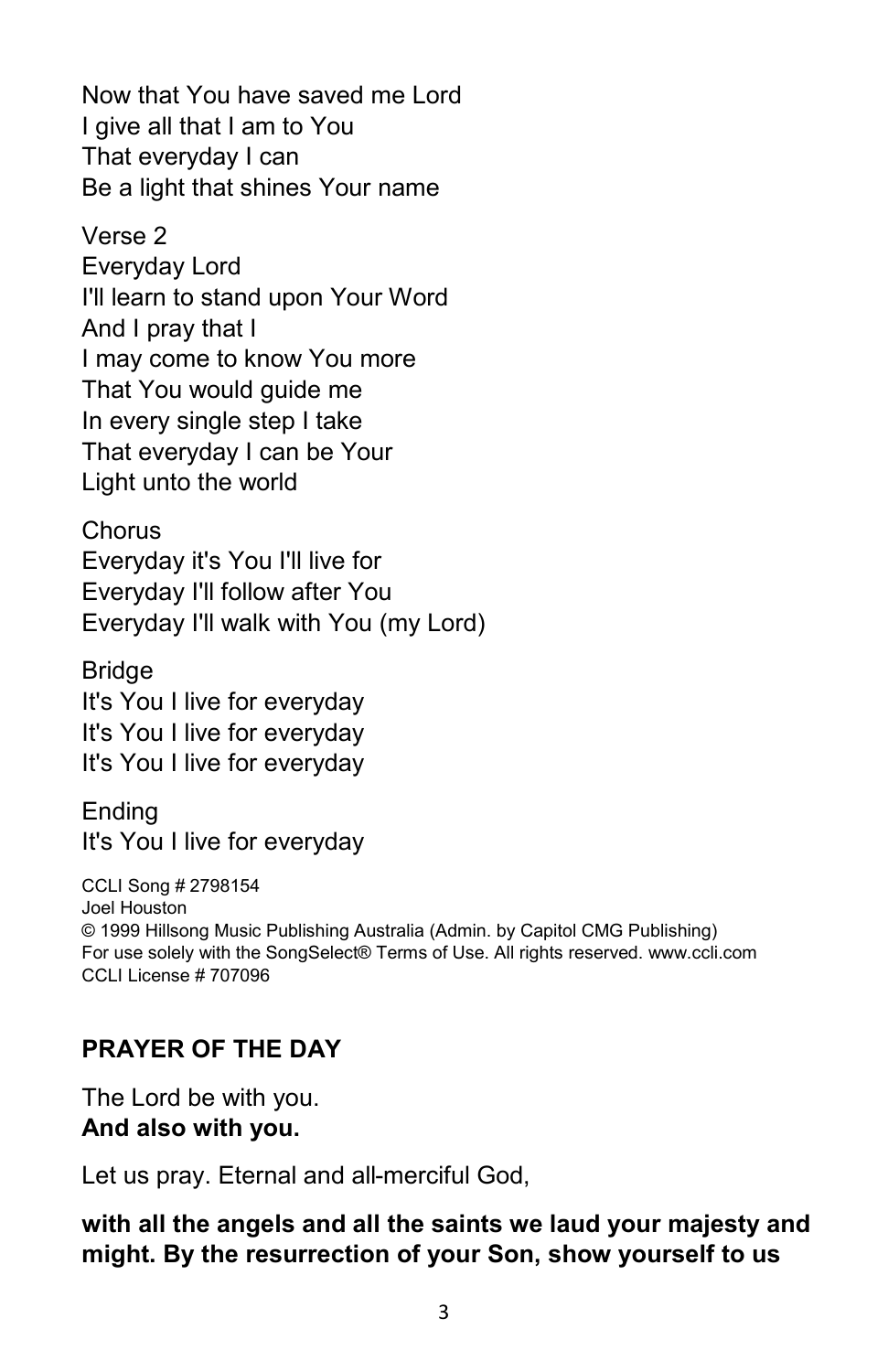**and inspire us to follow Jesus Christ, our Savior and Lord, who lives and reigns with you and the Holy Spirit, one God, now and forever. Amen.**

# **CONFESSION AND ASSURANCE**

In the name of the Father, and of the ? Son, and of the Holy Spirit. **Amen.**

God of all mercy and consolation, come to the aid of your people, turning us from our sin to live for you alone. Give us the power of your Holy Spirit that, attentive to your Word, we may confess our sins, receive your forgiveness, and grow into the fullness of your Son, Jesus Christ our Lord.

#### **Amen**

Let us confess our sin in the presence of God and of one another.

*Silence for reflection and self-examination.*

## Gracious God,

**have mercy on us. In your compassion forgive us our sins, known and unknown, things done and left undone. Uphold us by your Spirit so that we may live and serve you in newness of life, to the honor and glory of your holy name; through Jesus Christ our Lord. Amen**

Almighty God have mercy on you, forgive you all your sins through our Lord Jesus Christ, strengthen you in all goodness, and by the power of the Holy Spirit keep you in eternal life. **Amen**

## **RESPONSE:** *Halle, Halle, Hallelujah!*

Halle halle hallelujah Halle halle hallelujah Halle halle hallelujah Hallelujah hallelujah

CCLI Song # 2659190 Hal H. Hopson © 1998, 2020 Hope Publishing Company For use solely with the SongSelect® Terms of Use. All rights reserved. www.ccli.com CCLI License # 707096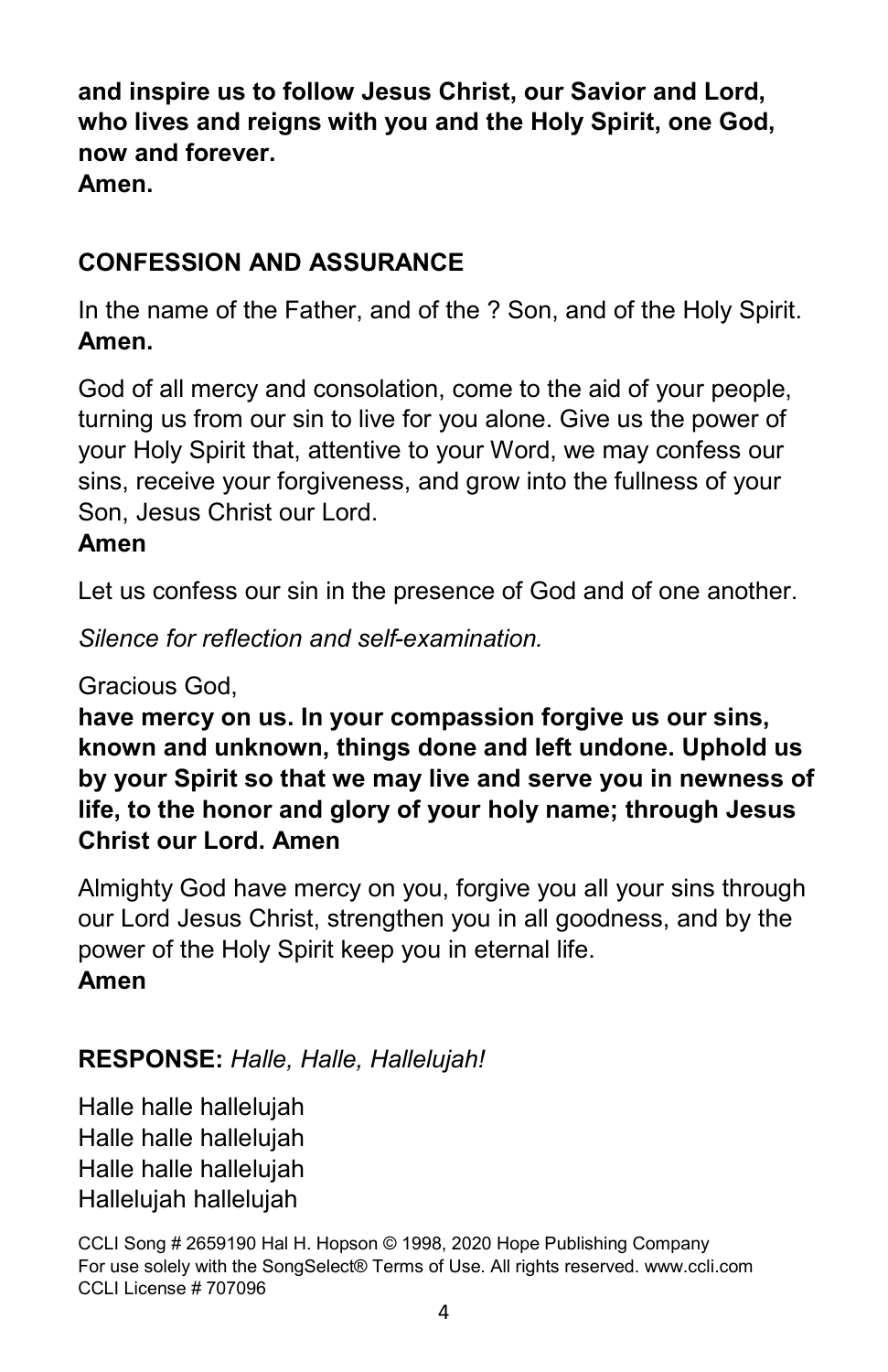#### **FIRST READING: Acts 9:1-20**

A reading from Acts.

 $1$ Saul, still breathing threats and murder against the disciples of the Lord, went to the high priest  $^2$ and asked him for letters to the synagogues at Damascus, so that if he found any who belonged to the Way, men or women, he might bring them bound to Jerusalem.  $3$ Now as he was going along and approaching Damascus, suddenly a light from heaven flashed around him. <sup>4</sup>He fell to the ground and heard a voice saying to him, "Saul, Saul, why do you persecute me?" <sup>5</sup>He asked, "Who are you, Lord?" The reply came, "I am Jesus, whom you are persecuting. <sup>6</sup>But get up and enter the city, and you will be told what you are to do."  $7$ The men who were traveling with him stood speechless because they heard the voice but saw no one.  $8$ Saul got up from the ground, and though his eyes were open, he could see nothing; so they led him by the hand and brought him into Damascus.  $^9$ For three days he was without sight, and neither ate nor drank.

 $10$ Now there was a disciple in Damascus named Ananias. The Lord said to him in a vision, "Ananias." He answered, "Here I am, Lord."  $11$ The Lord said to him, "Get up and go to the street called Straight, and at the house of Judas look for a man of Tarsus named Saul. At this moment he is praying,  $12$  and he has seen in a vision a man named Ananias come in and lay his hands on him so that he might regain his sight."  $13$ But Ananias answered, "Lord, I have heard from many about this man, how much evil he has done to your saints in Jerusalem;  $14$  and here he has authority from the chief priests to bind all who invoke your name."  $15$ But the Lord said to him, "Go, for he is an instrument whom I have chosen to bring my name before Gentiles and kings and before the people of Israel; <sup>16</sup>I myself will show him how much he must suffer for the sake of my name."  $17$ So Ananias went and entered the house. He laid his hands on Saul and said, "Brother Saul, the Lord Jesus, who appeared to you on your way here, has sent me so that you may regain your sight and be filled with the Holy Spirit."  $18$ And immediately something like scales fell from his eyes, and his sight was restored. Then he got up and was baptized,  $^{19}$ and after taking some food, he regained his strength.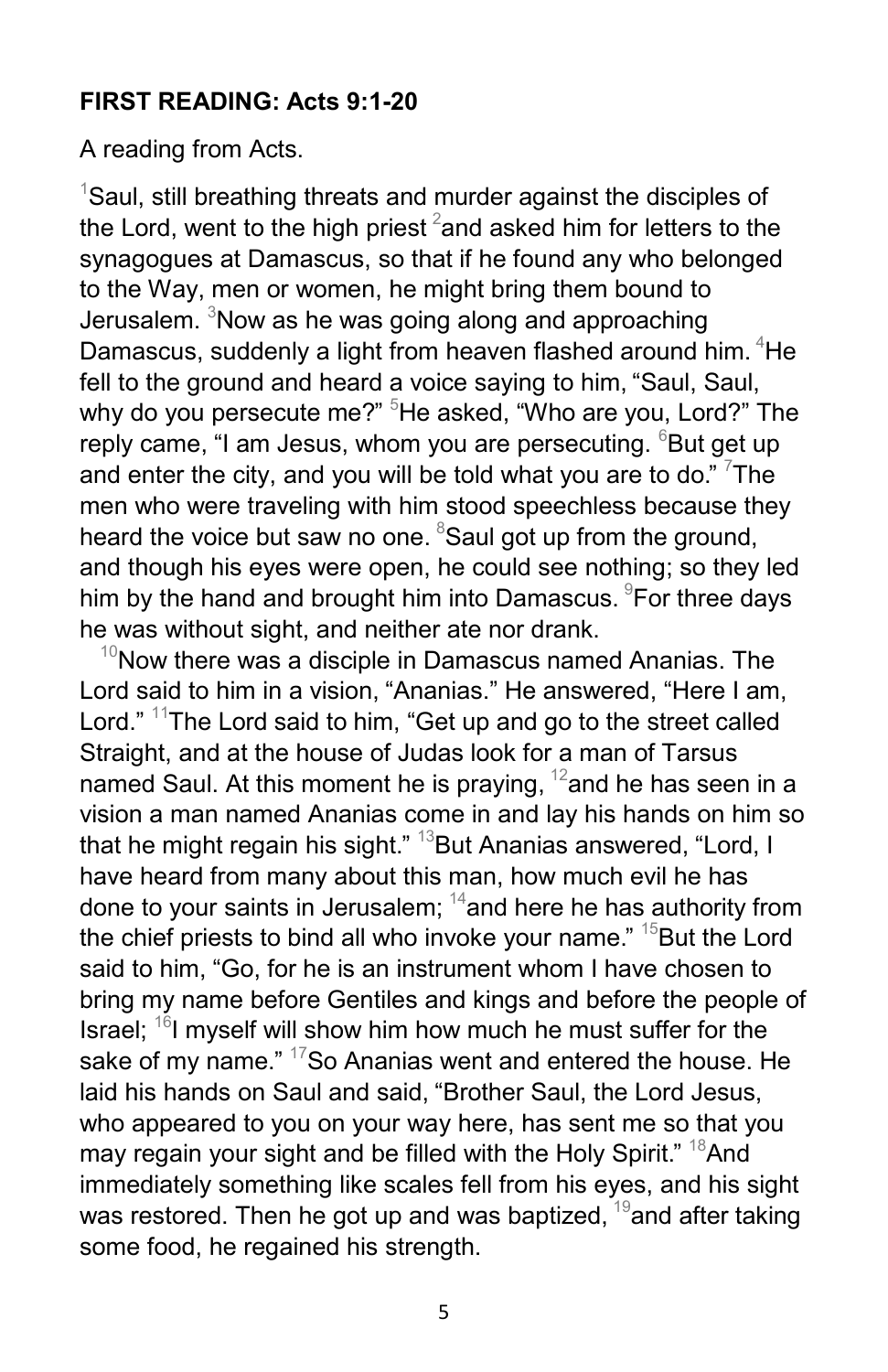For several days he was with the disciples in Damascus,  $^{20}$  and immediately he began to proclaim Jesus in the synagogues, saying, "He is the Son of God."

The word of the Lord. **Thanks be to God.**

# **PSALM: Psalm 30** *read responsively*

| $1$ will exalt you, O Lorp, because you have lifted me up                |
|--------------------------------------------------------------------------|
| and have not let my enemies triumph over me.                             |
| $2^2$ O Lorp my God, I cried out to you,                                 |
| and you restored me to health.                                           |
| $3$ You brought me up, O Lorn, from the dead;                            |
| you restored my life as I was going down to the grave.                   |
| $4$ Sing praise to the Lorp, all you faithful;                           |
| give thanks in holy remembrance.                                         |
| $5$ God's wrath is short; God's favor lasts a lifetime.                  |
| Weeping spends the night, but joy comes in the morning.                  |
| <sup>6</sup> While I felt secure, I said,                                |
| "I shall never be disturbed.                                             |
| $\sqrt{y}$ You, Lorp, with your favor, made me as strong as the          |
| mountains."                                                              |
| Then you hid your face, and I was filled with fear.                      |
| <sup>8</sup> I cried to you, O Lorp;                                     |
| I pleaded with my Lord, saying,                                          |
| <sup>9</sup> "What profit is there in my blood, if I go down to the pit? |
| Will the dust praise you or declare your faithfulness?                   |
| $10$ Hear, O Lorp, and have mercy upon me;                               |
| O Lorp, be my helper."                                                   |
| $11$ You have turned my wailing into dancing;                            |
| you have put off my sackcloth and clothed me with joy.                   |
| $^{12}$ Therefore my heart sings to you without ceasing;                 |
| O Loro my God, I will give you thanks forever.                           |

# **SECOND READING: Revelation 5:11-14**

A reading from Revelation.

 $11$ Then I looked, and I heard the voice of many angels surrounding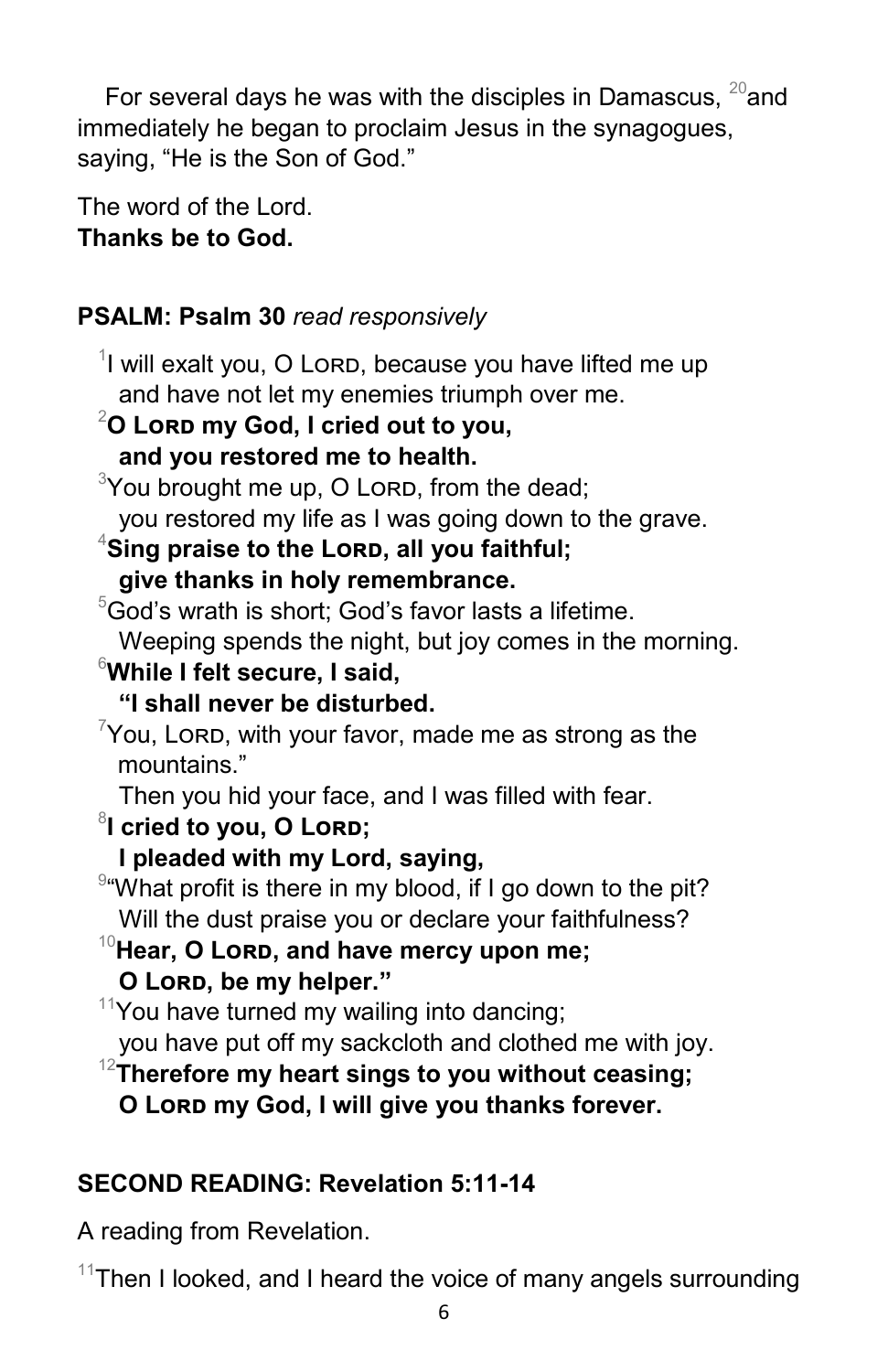the throne and the living creatures and the elders; they numbered myriads of myriads and thousands of thousands,  $12$  singing with full voice,

"Worthy is the Lamb that was slaughtered

to receive power and wealth and wisdom and might and honor and glory and blessing!"

 $13$ Then I heard every creature in heaven and on earth and under the earth and in the sea, and all that is in them, singing,

"To the one seated on the throne and to the Lamb

be blessing and honor and glory and might forever and ever!"

 $14$ And the four living creatures said, "Amen!" And the elders fell down and worshiped.

The word of the Lord. **Thanks be to God.**

# **GOSPEL: John 21:1-19**

The Holy Gospel according to John. **Glory to you, O Lord.**

 $1$ After [he appeared to his followers in Jerusalem,] Jesus showed himself again to the disciples by the Sea of Tiberias; and he showed himself in this way.  ${}^{2}$ Gathered there together were Simon Peter, Thomas called the Twin, Nathanael of Cana in Galilee, the sons of Zebedee, and two others of his disciples. <sup>3</sup>Simon Peter said to them, "I am going fishing." They said to him, "We will go with you." They went out and got into the boat, but that night they caught nothing.

 $^4$ Just after daybreak, Jesus stood on the beach; but the disciples did not know that it was Jesus.  $^5$ Jesus said to them, "Children, you have no fish, have you?" They answered him, "No." <sup>6</sup>He said to them, "Cast the net to the right side of the boat, and you will find some." So they cast it, and now they were not able to haul it in because there were so many fish.  $\mathrm{^{7}That}$  disciple whom Jesus loved said to Peter, "It is the Lord!" When Simon Peter heard that it was the Lord, he put on some clothes, for he was naked, and jumped into the sea.  ${}^{8}$ But the other disciples came in the boat, dragging the net full of fish, for they were not far from the land,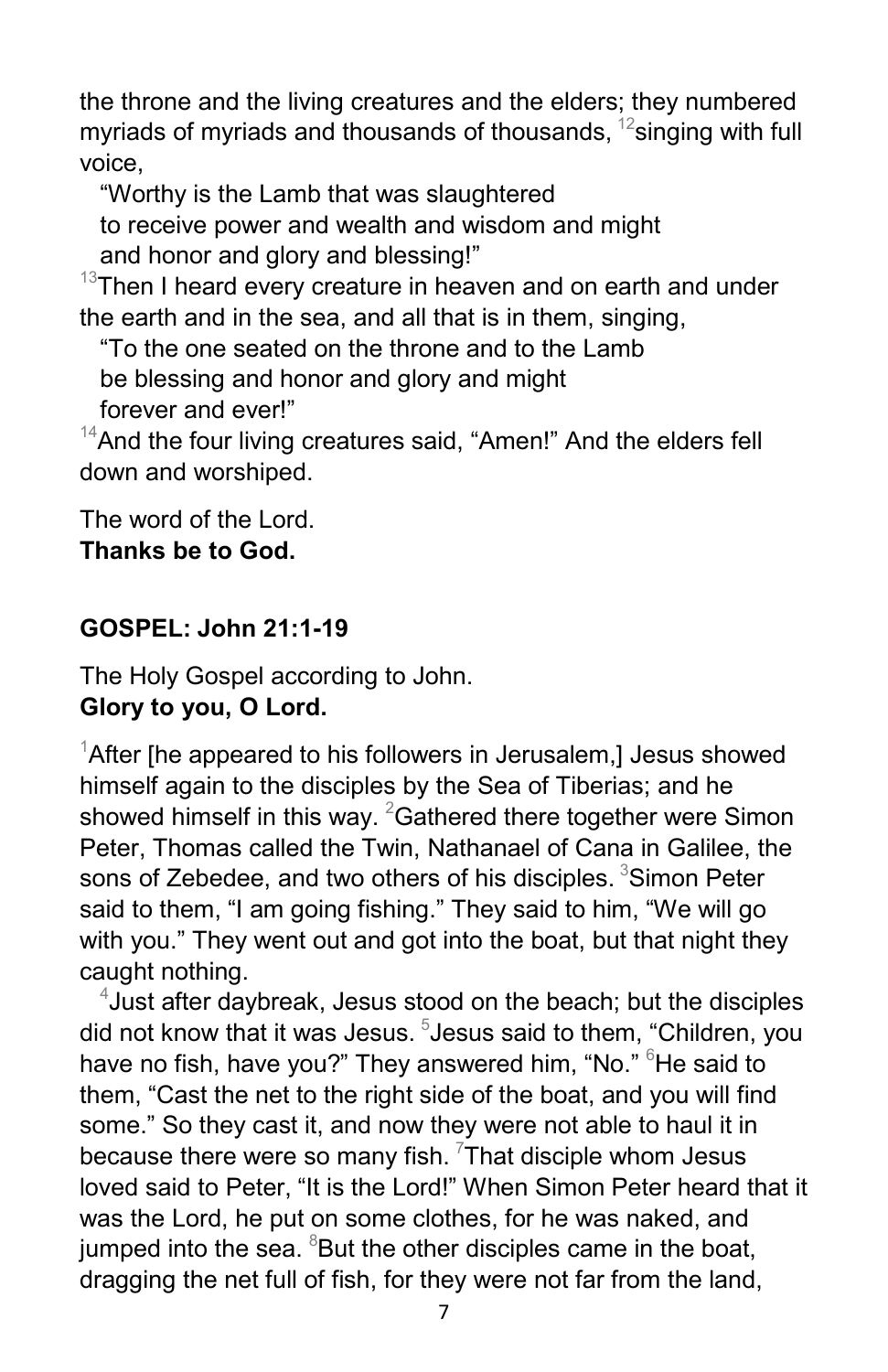only about a hundred yards off.

 $\degree$ When they had gone ashore, they saw a charcoal fire there, with fish on it, and bread.  $^{10}$  Jesus said to them, "Bring some of the fish that you have just caught." <sup>11</sup>So Simon Peter went aboard and hauled the net ashore, full of large fish, a hundred fifty-three of them; and though there were so many, the net was not torn.  $12$ Jesus said to them, "Come and have breakfast." Now none of the disciples dared to ask him, "Who are you?" because they knew it was the Lord. <sup>13</sup> Jesus came and took the bread and gave it to them, and did the same with the fish.  $14$ This was now the third time that Jesus appeared to the disciples after he was raised from the dead.

 $15$ When they had finished breakfast, Jesus said to Simon Peter, "Simon son of John, do you love me more than these?" He said to him, "Yes, Lord; you know that I love you." Jesus said to him, "Feed my lambs."  $16A$  second time he said to him, "Simon son of John, do you love me?" He said to him, "Yes, Lord; you know that I love you." Jesus said to him, "Tend my sheep."  $17$ He said to him the third time, "Simon son of John, do you love me?" Peter felt hurt because he said to him the third time, "Do you love me?" And he said to him, "Lord, you know everything; you know that I love you." Jesus said to him, "Feed my sheep.  $18$ Very truly, I tell you, when you were younger, you used to fasten your own belt and to go wherever you wished. But when you grow old, you will stretch out your hands, and someone else will fasten a belt around you and take you where you do not wish to go."  $19$ <sup>(He said this to indicate)</sup> the kind of death by which he would glorify God.) After this he said to him, "Follow me."

The Gospel of the Lord. **Praise to you, O Christ.**

#### **CHILDREN'S MESSAGE**

#### **PEACE**

The peace of the Lord be with you always. **And also with you.**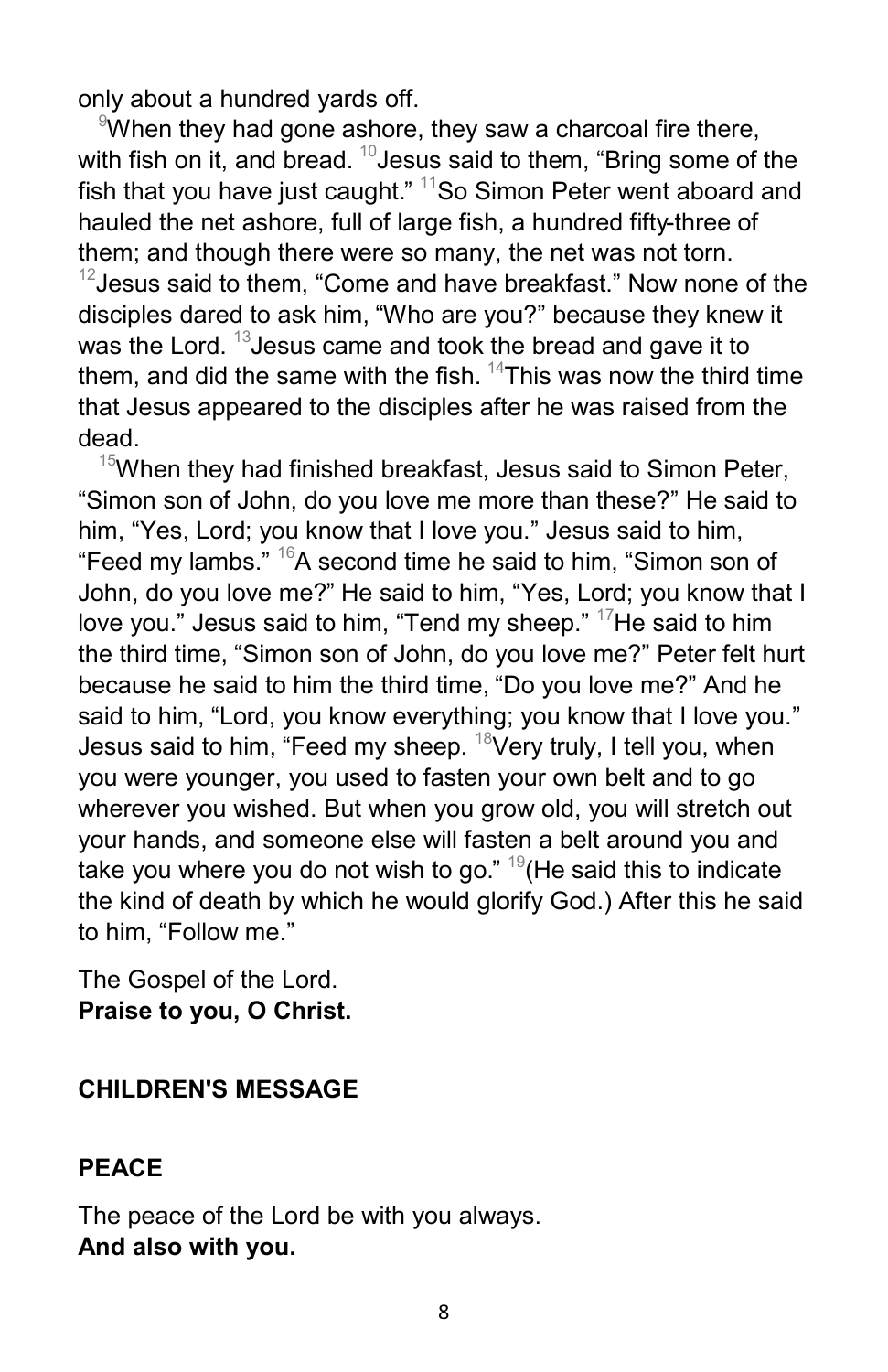*The ministers and congregation may greet one another with a gesture of peace, using these or similar words:* **Peace be with you.**

## **NOISY OFFERING**

A second offering of loose change is taken for our Community Emergency Fund.

## **NOISY OFFERING HYMN:** *I've Got Peace Like a River*

Verse 1 I've got peace like a river I've got peace like a river I've got peace like a river in my soul I've got peace like a river I've got peace like a river I've got peace like a river in my soul Verse 2 I've got joy like a fountain I've got joy like a fountain I've got joy like a fountain in my soul I've got joy like a fountain I've got joy like a fountain I've got joy like a fountain in my soul Verse 3 I've got love like an ocean I've got love like an ocean I've got love like an ocean in my soul I've got love like an ocean I've got love like an ocean I've got love like an ocean in my soul CCLI Song # 2154963 Jeffrey Rickard © Words: Public Domain Music: 1994 Selah Publishing Company, Inc. For use solely with the SongSelect® Terms of Use. All rights reserved. www.ccli.com CCLI License # 707096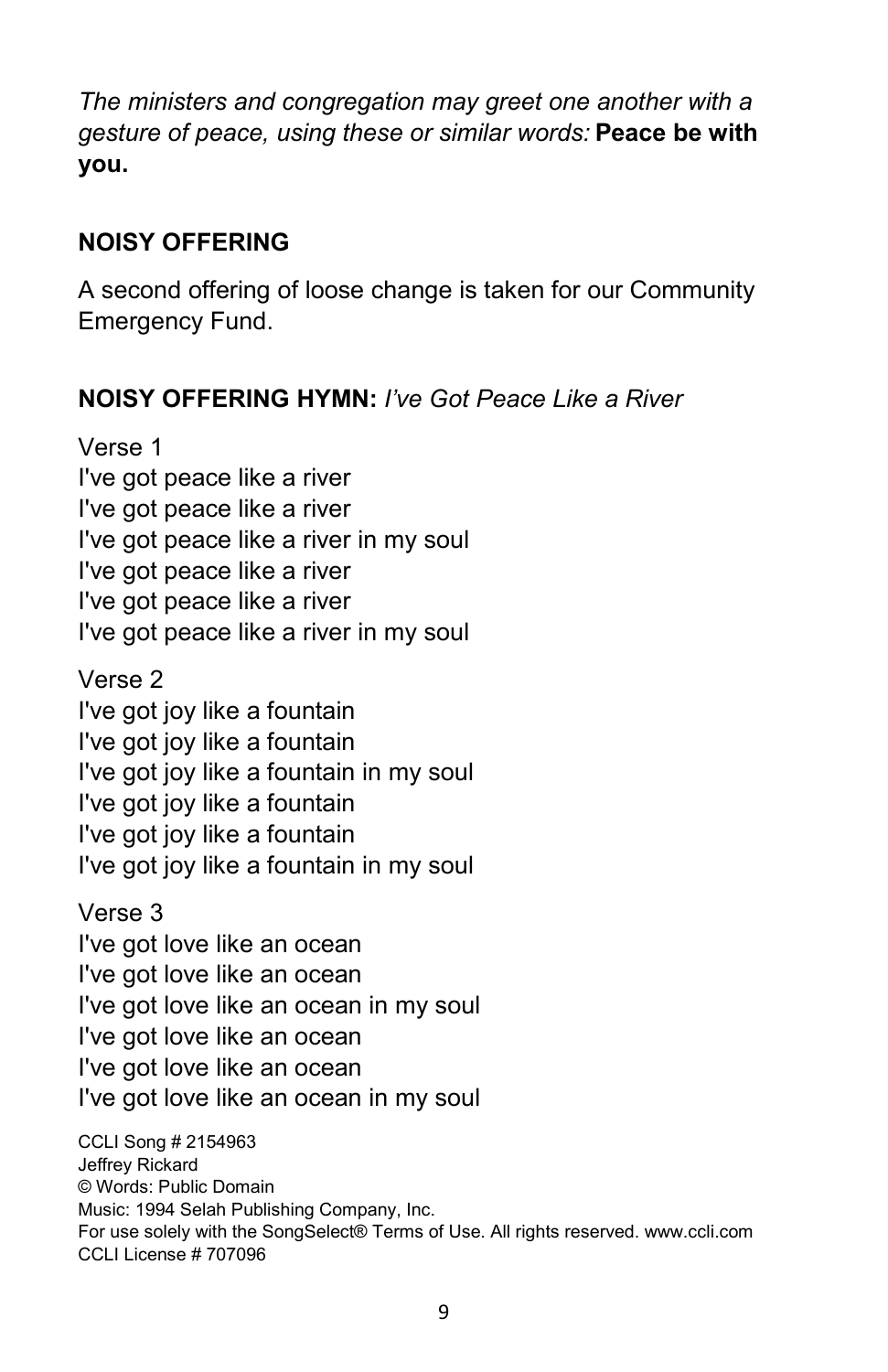# **HYMN OF THE DAY:** *Lord, I Lift Your Name on High* (ELW 857)

Verse Lord I lift Your name on high Lord I love to sing Your praises I'm so glad You're in my life I'm so glad You came to save us

**Chorus** You came from heaven to earth To show the way From the earth to the cross My debt to pay From the cross to the grave From the grave to the sky Lord I lift Your name on high

CCLI Song # 117947 Rick Founds © 1989 Universal Music - Brentwood Benson Publishing (Admin. by Brentwood-Benson Music Publishing, Inc.) For use solely with the SongSelect® Terms of Use. All rights reserved. www.ccli.com CCLI License # 707096

## **CREED**

**I believe in God, the Father almighty, creator of heaven and earth.**

**I believe in Jesus Christ, his only Son, our Lord. He was conceived by the power of the Holy Spirit and born of the virgin Mary. He suffered under Pontius Pilate, was crucified, died, and was buried. He descended into hell. On the third day he rose again. He ascended into heaven, and is seated at the right hand of the Father. He will come again to judge the living and the dead.**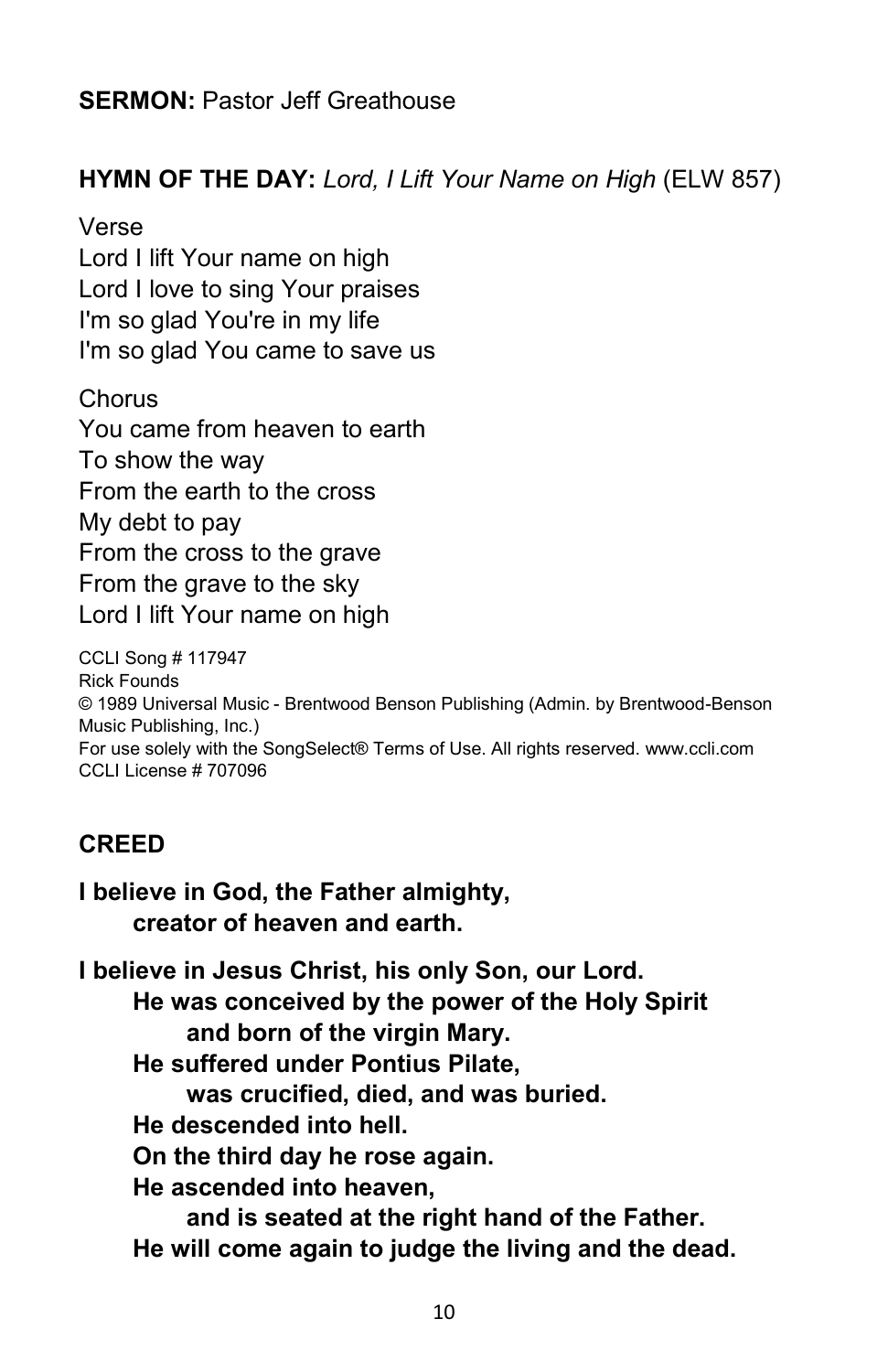**I believe in the Holy Spirit, the holy catholic Church, the communion of saints, the forgiveness of sins, the resurrection of the body, and the life everlasting. Amen**

## **MUSIC FOR PRAYERS:** *Lord, Listen to Your Children Praying*

Lord listen to Your children praying Lord send Your Spirit in this place Lord listen to Your children praying Send us love send us pow'r send us grace

CCLI Song # 22829 Ken Medema © Words: 1973 Hope Publishing Company Music: 1973 Hope Publishing Company For use solely with the SongSelect® Terms of Use. All rights reserved. www.ccli.com CCLI License # 707096

# **THE PRAYERS**

God, in your mercy, **hear our prayer.**

Remembering in our prayers: **Paul** (Jacobson), **Donovan**  (Antholt), **Mimi** (Zinngrabe), **Janet** (Mickelson), **Kevin** (Clark), **Steven** (Leek), **Sasha** (Hill), **Fred** (Kirch), **Rusty** (Feld), **Tysha**  (Osborne), **Michael** (Cassity), **Larry** (Uecker), **Lois** (Krueger), **Chuck** (Dull), **Dan** (Knutson), **Cletus** (Schwoerer), **Vincent**  (Michaud), **Sally** (Treichel), **Gary** (Anderson), **Gordy** (Haen), **Rich** (Meyer), **Adele** (Douglas), **Pete & Adie** (Hegrenes), **Mary**  (Honold).

We also pray for those celebrating birthdays and anniversaries this week: **Georgia** (Englebert), **Bill** (Ruff), **Joan** (Draeb), **Gregory** (Gast), **Keith** (Volkmann), **Kaitlyn** (Kluge), **Shannon** (Marie Rass), **Finn** (Stevenson), **Erin** (Baudhuin), **Christine** (Paplham), **Mark** (Schwartz), **Shelby & Gordy** (Swiggum), **Meggie & Riley** (Sawyer), **Shannon & Shannon** (Rass), **Vicki & Al** (Wittenberg).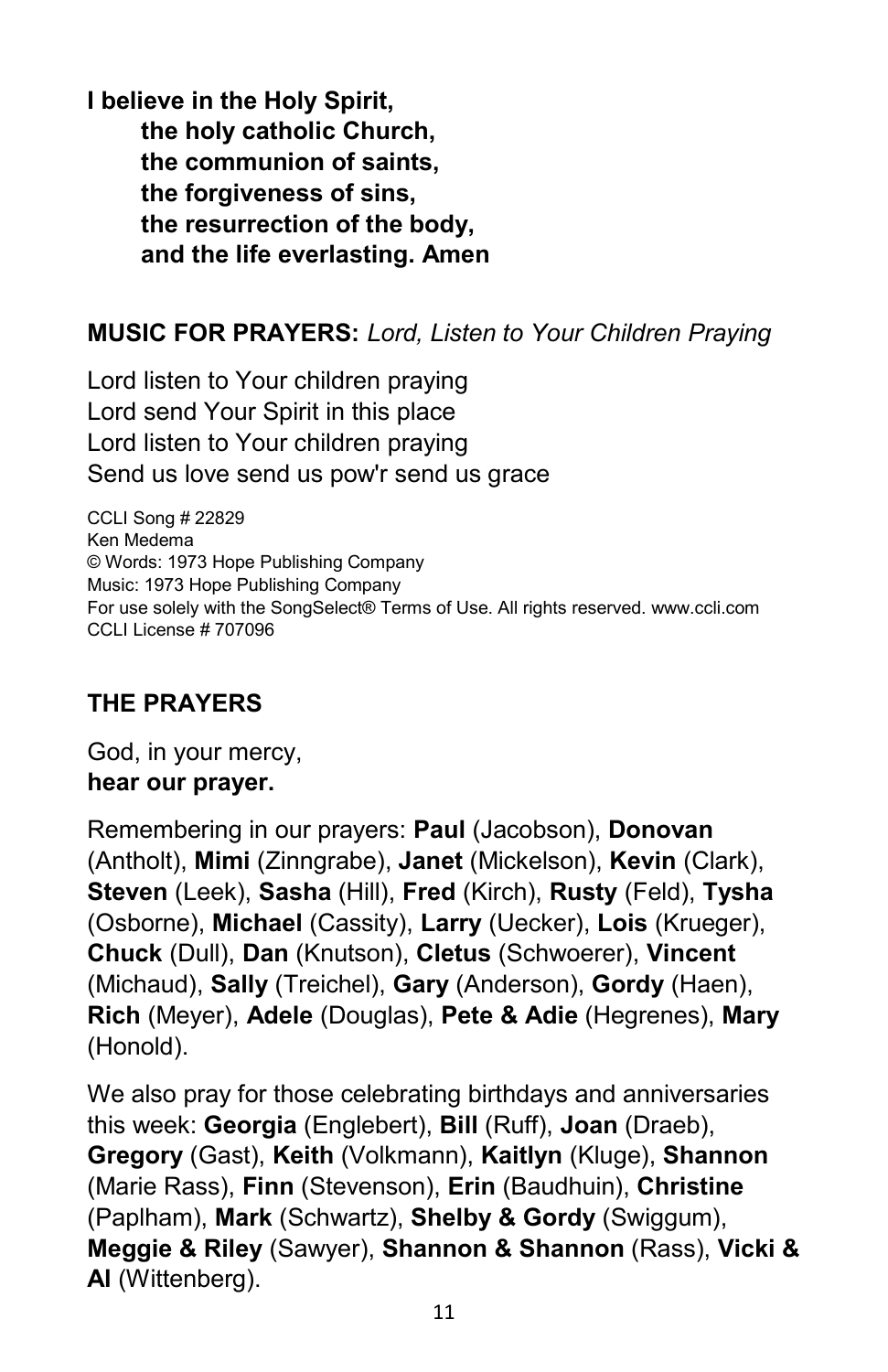# **OFFERING**

#### **MUSIC DURING OFFERING:** *We Lift You Up*

Verse 1 Jesus You are strong to save There's no battle You can't win Stronger even than the grave We turn to You again

**Chorus** (And) we lift You up we lift You higher 'Cause You deserve our highest praise We'll sing it out we'll sing it louder Jesus name above all names

Verse 2 For only You have overcome Ev'ry trial this world can bring Humbly You defeated sin Then died that we might live

Bridge You conquered temptation obedient to death You won our salvation Lord You are our righteousness

Ending You're the name above all names You're the name above all names

CCLI Song # 5883028 Brenton Brown © 2010 Thankyou Music (Admin. by Capitol CMG Publishing) For use solely with the SongSelect® Terms of Use. All rights reserved. www.ccli.com CCLI License # 707096

#### **OFFERTORY PRAYER**

Living God, you gather the wolf and the lamb to feed together in your peaceable reign, and you welcome us all at your table. Reach out to us through this meal,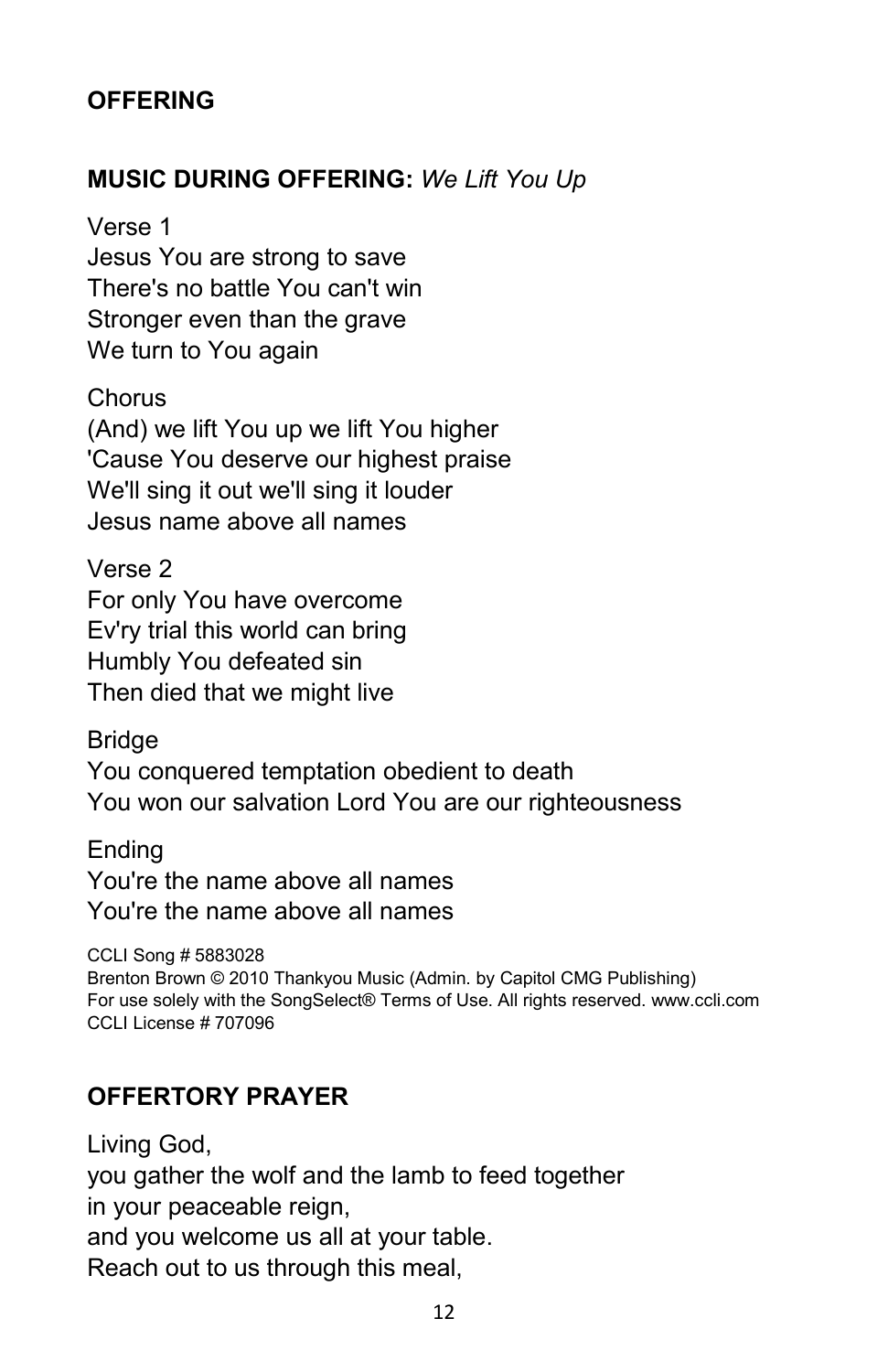and show us your wounded and risen body, that we may be nourished and believe in Jesus Christ, our Savior and Lord. **Amen.**

## **DIALOGUE**

The Lord be with you. **And also with you.**

Lift up your hearts. **We lift them to the Lord.**

Let us give thanks to the Lord our God. **It is right to give our thanks and praise.**

# **GREAT THANKSGIVING**

In the night in which he was betrayed, our Lord Jesus took bread, and gave thanks; broke it, and gave it to his disciples, saying: Take and eat; this is my body, given for you. Do this for the remembrance of me.

Again, after supper, he took the cup, gave thanks, and gave it for all to drink, saying: This cup is the new covenant in my blood, shed for you and for all people for the forgiveness of sin. Do this for the remembrance of me.

# **LORD'S PRAYER**

Lord, remember us in your kingdom, and teach us to pray: **Our Father, who art in heaven,**

**hallowed be thy name, thy kingdom come, thy will be done, on earth as it is in heaven. Give us this day our daily bread; and forgive us our trespasses,**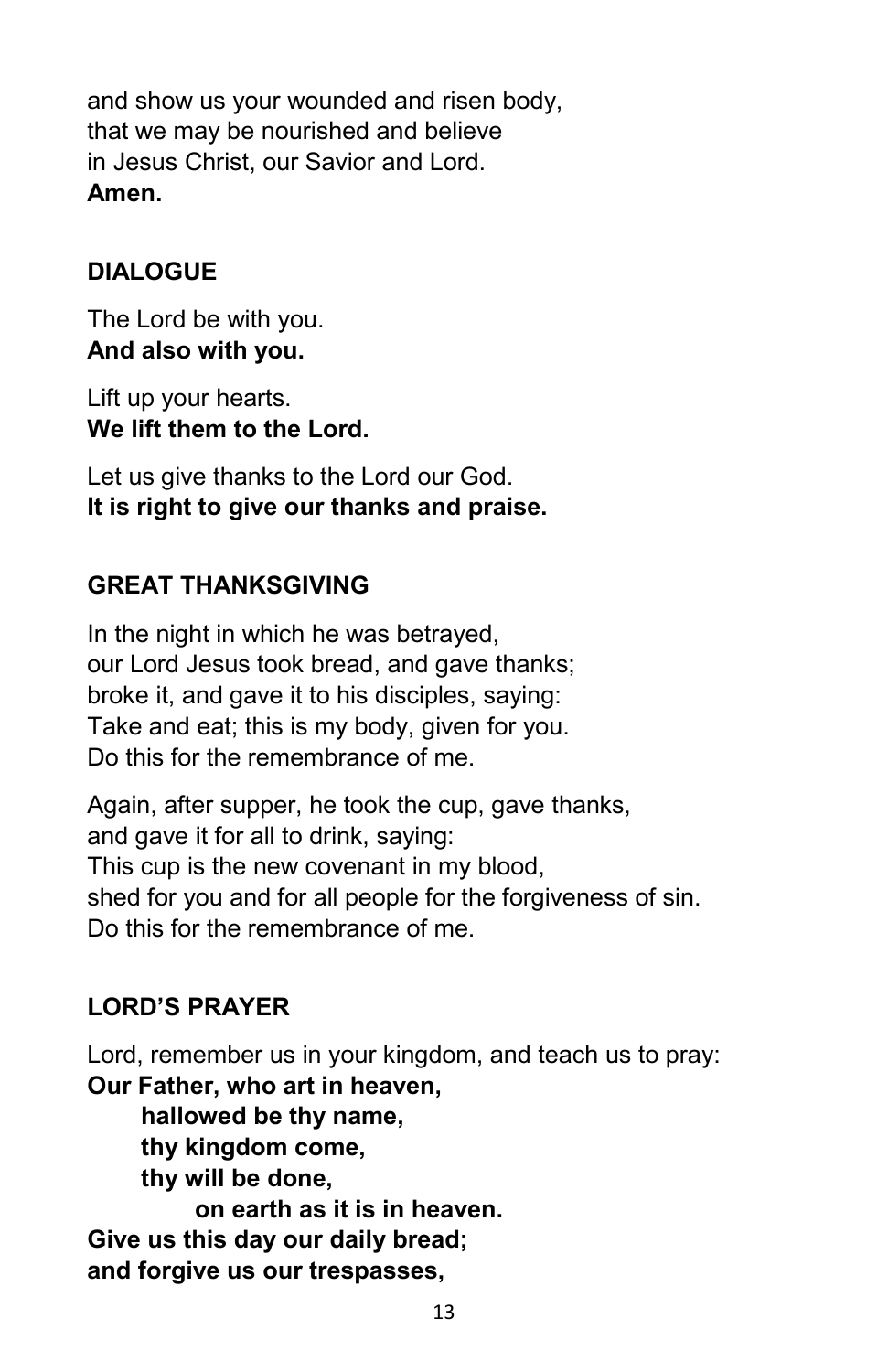**as we forgive those who trespass against us; and lead us not into temptation, but deliver us from evil. For thine is the kingdom, and the power, and the glory, forever and ever. Amen.**

## **INVITATION TO COMMUNION**

The risen Christ dwells with us here. All who are hungry, all who are thirsty, come.

## **COMMUNION**

*As the ministers give the bread and cup to each communicant, they say these words:* The body of Christ, given for you. The blood of Christ, shed for you.

*The communicant may say:* **Amen**

## **HYMNS DURING DISTRIBUTION:** Power & Light

## **BLESSING AFTER COMMUNION**

The body and blood of our Lord Jesus Christ strengthen you and keep you in his grace. **Amen**

## **POST-COMMUNION PRAYER**

We give you thanks, generous God, for in this bread and cup we have tasted the new heaven and earth where hunger and thirst are no more. Send us from this table as witnesses to the resurrection, that through our lives, all may know life in Jesus' name. **Amen.**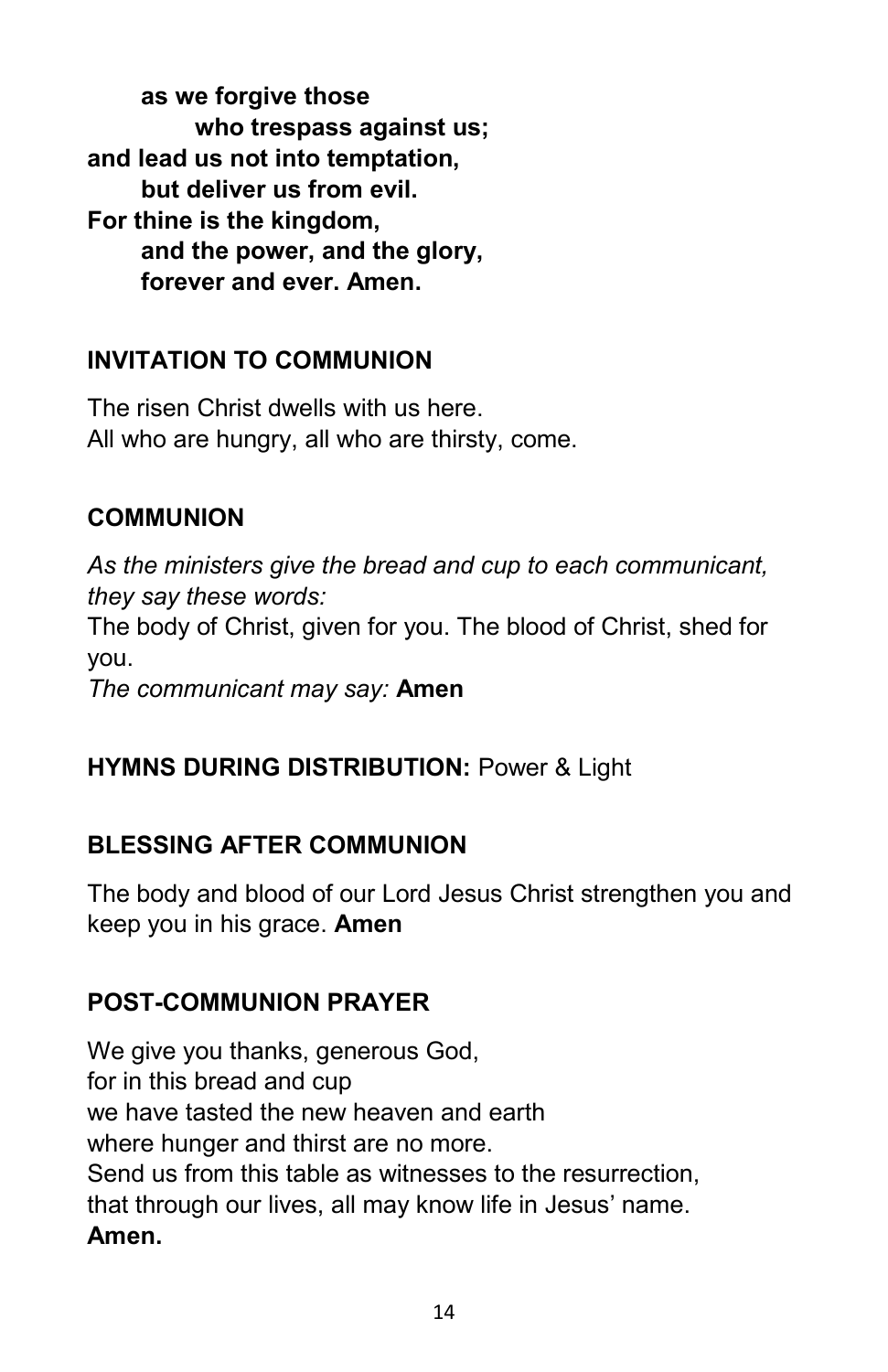## **ANNOUNCEMENTS**

#### **SENDING BLESSING**

God, the Author of life, Christ, the living Cornerstone, and the life-giving Spirit of adoption,  $+$  bless you now and forever. **Amen.**

#### **SENDING SONG:** *This Little Light of Mine* (ELW 677)

- 1 This little light of mine, I'm goin'-a let it shine; this little light of mine, I'm goin'-a let it shine; this little light of mine, I'm goin'-a let it shine, let it shine, let it shine, let it shine.
- 2 Ev'rywhere I go, I'm goin'-a let it shine; ev'rywhere I go, I'm goin'-a let it shine; ev'rywhere I go, I'm goin'-a let it shine, let it shine, let it shine, let it shine.
- 3 Jesus gave it to me, I'm goin'-a let it shine; Jesus gave it to me, I'm goin'-a let it shine; Jesus gave it to me, I'm goin'-a let it shine, let it shine, let it shine, let it shine.

Text: African American spiritual

#### **DISMISSAL**

Alleluia! Christ is risen. **Christ is risen indeed. Alleluia!** Go in peace. Tell what God has done. **Thanks be to God.**

#### **POSTLUDE**